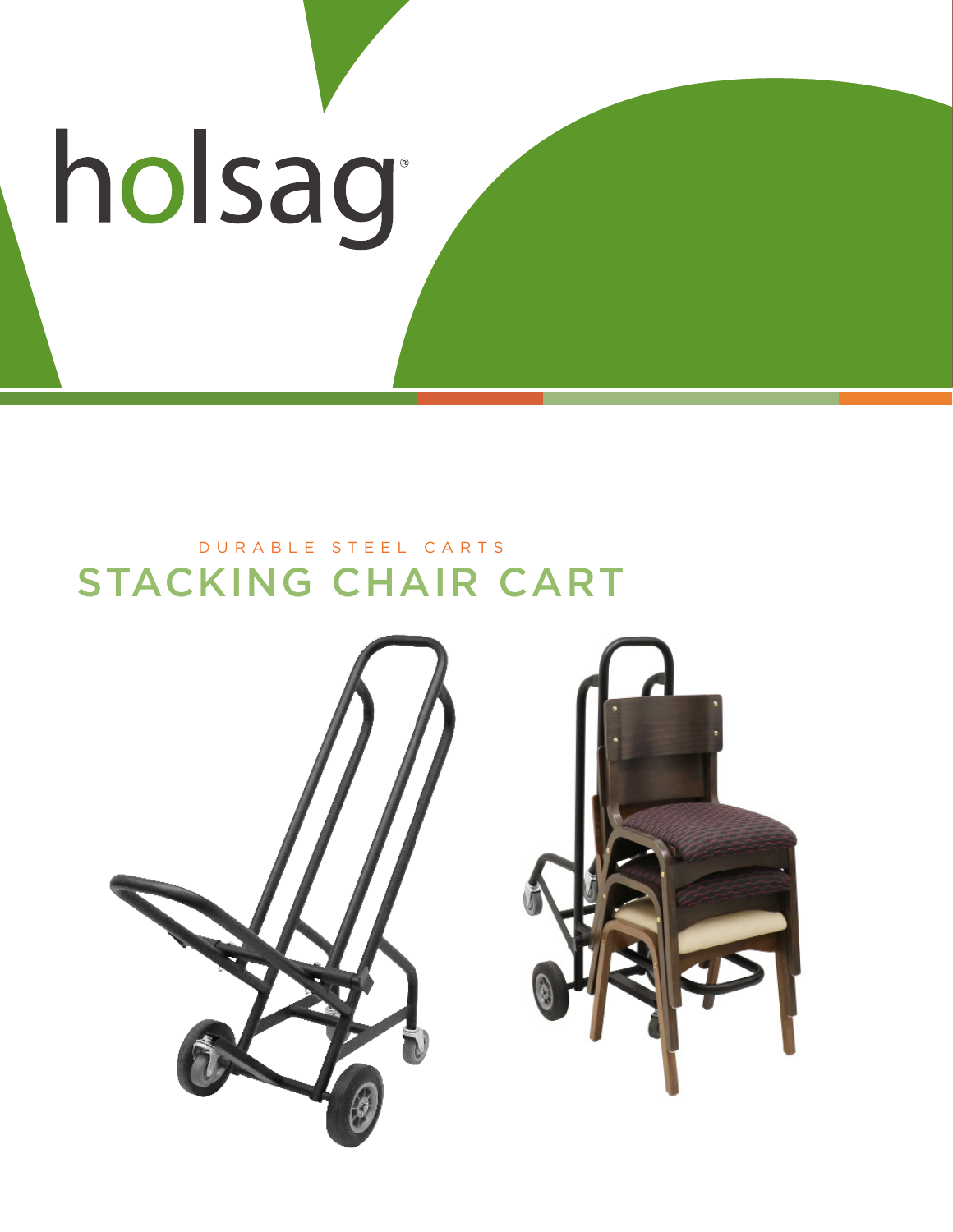# holsag

#### STACKING CHAIR CART DURABLE STEEL CARTS

The Holsag Stacking Chair Cart provides the perfect way for you to transport select Holsag wooden chairs. The cart is easy to maneuver with rear wheels that take the brunt of the load. The nose wheels help guide the cart under the chairs without marring the floor.

#### PRODUCT FEATURES

- Durable steel frame is constructed with a 1 ¼-inch round tube **1**
- 8-inch semi-pneumatic wheels **2**
- 4-inch swivel casters **3**
- 3-inch nose casters **4**
- Double handle makes it easy to control and move quickly **5**
- Strong black powder-coated frame resists scratching **6**

#### FINISH COLOR:

Black

#### CHAIR COMPATIBILITY & CAPACITY:

The cart is designed to be used with the following Holsag chairs:



[England Arm Chair:](https://holsag.com/product/england-arm-chair) 6 chairs



[England Bariatric](https://holsag.com/product/england-bariatric-arm-chair)  [Arm Chair:](https://holsag.com/product/england-bariatric-arm-chair) 6 chairs



[England Side Chair:](https://holsag.com/product/england-side-chair) 6 chairs



4 chairs

[Custom Carlo Chair:](https://holsag.com/product/carlo-chair)

6 chairs





**4 6 5 3 2 1**